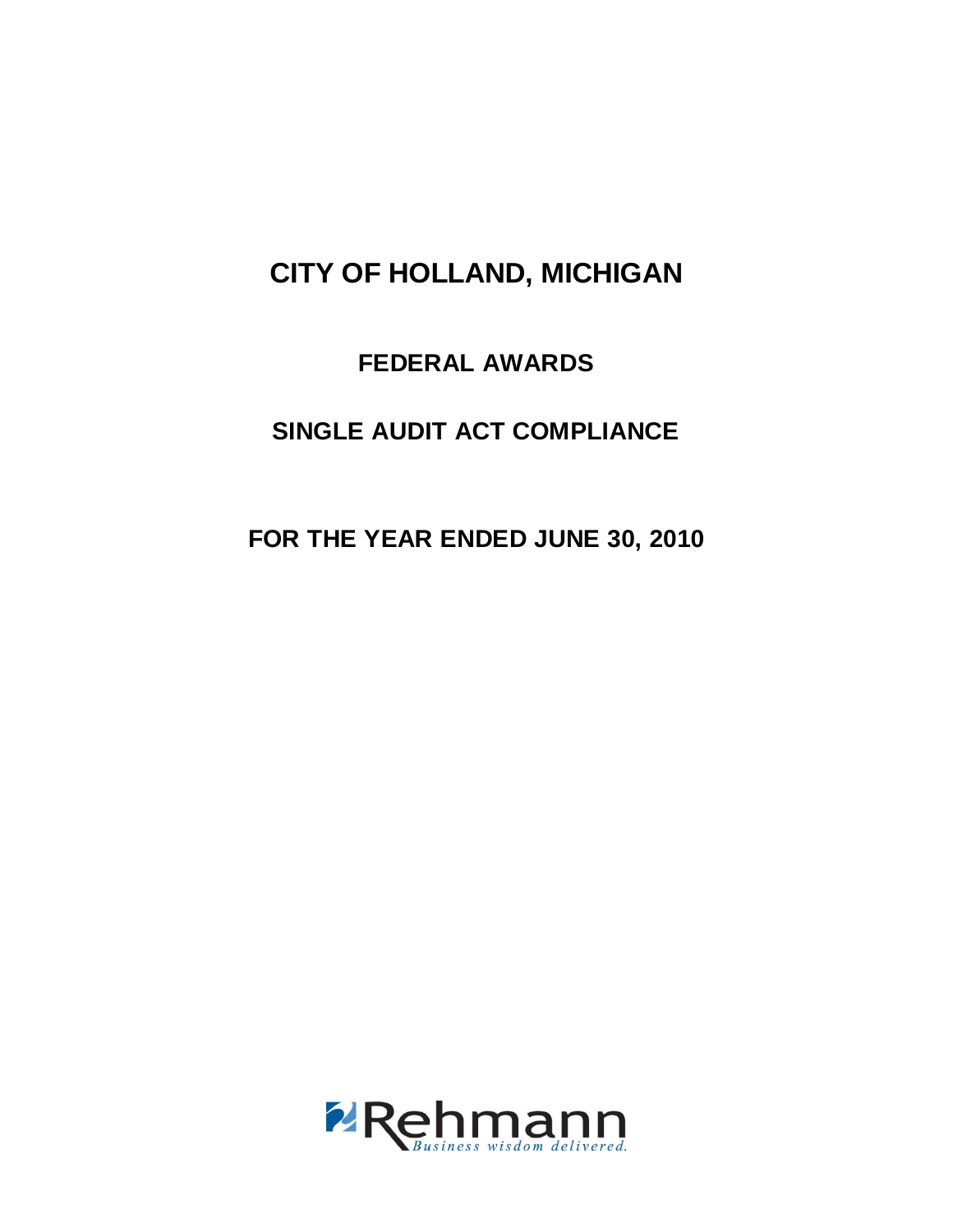## **SINGLE AUDIT ACT COMPLIANCE**

## **TABLE OF CONTENTS**

|                                                                                                                                                                                                                                    | <b>PAGE</b> |
|------------------------------------------------------------------------------------------------------------------------------------------------------------------------------------------------------------------------------------|-------------|
| Independent Auditors' Report on the Schedule of Expenditures of Federal Awards                                                                                                                                                     | 1           |
| Schedule of Expenditures of Federal Awards                                                                                                                                                                                         | $2 - 3$     |
| Independent Auditors' Report on Internal Control Over Financial Reporting<br>and on Compliance and Other Matters Based on an Audit of Financial<br>Statements Performed in Accordance with<br><b>Government Auditing Standards</b> | $4 - 5$     |
| Independent Auditors' Report on Compliance with Requirements that Could Have<br>a Direct and Material Effect on Each Major Program and Internal Control Over<br>Compliance in Accordance with OMB Circular A-133                   | $6 - 7$     |
| Notes to Schedule of Expenditures of Federal Awards                                                                                                                                                                                | 8           |
| Schedule of Findings and Questioned Costs                                                                                                                                                                                          | $9 - 10$    |
|                                                                                                                                                                                                                                    |             |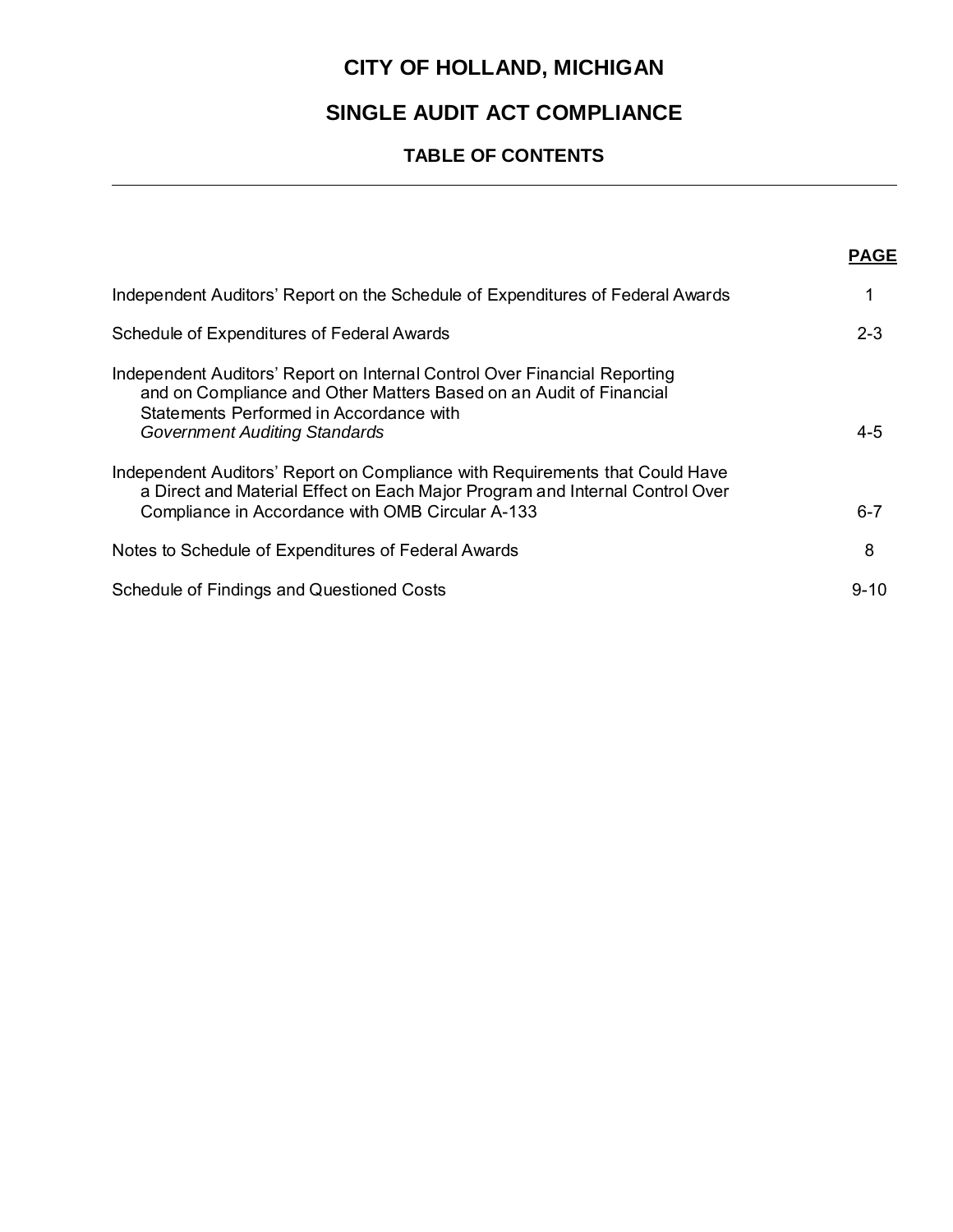

**Rehmann Robson**

2330 East Paris Ave., SE Grand Rapids, MI 49546 Ph: 616.975.4100 Fx: 616.975.4400 www.rehmann.com

### **INDEPENDENT AUDITORS' REPORT ON THE SCHEDULE OF EXPENDITURES OF FEDERAL AWARDS**

December 16, 2010

The Honorable Mayor and City Council City of Holland, Michigan

We have audited the financial statements of the governmental activities, the business-type activities, the aggregate discretely presented component units, each major fund, and the aggregate remaining fund information of the City of Holland, Michigan as of and for the year ended June 30, 2010, and have issued our report thereon dated December 16, 2010. Our audit was performed for the purpose of forming an opinion on the basic financial statements taken as a whole. The accompanying schedule of expenditures of federal awards is presented for purposes of additional analysis as required by OMB Circular A-133, Audits of States, Local Governments, and Nonprofit Organizations and is not a required part of the basic financial statements. Such information has been subjected to the auditing procedures applied in the audit of the basic financial statements and, in our opinion, is fairly stated, in all material respects, in relation to the basic financial statements taken as a whole.

Rehmann-Johan

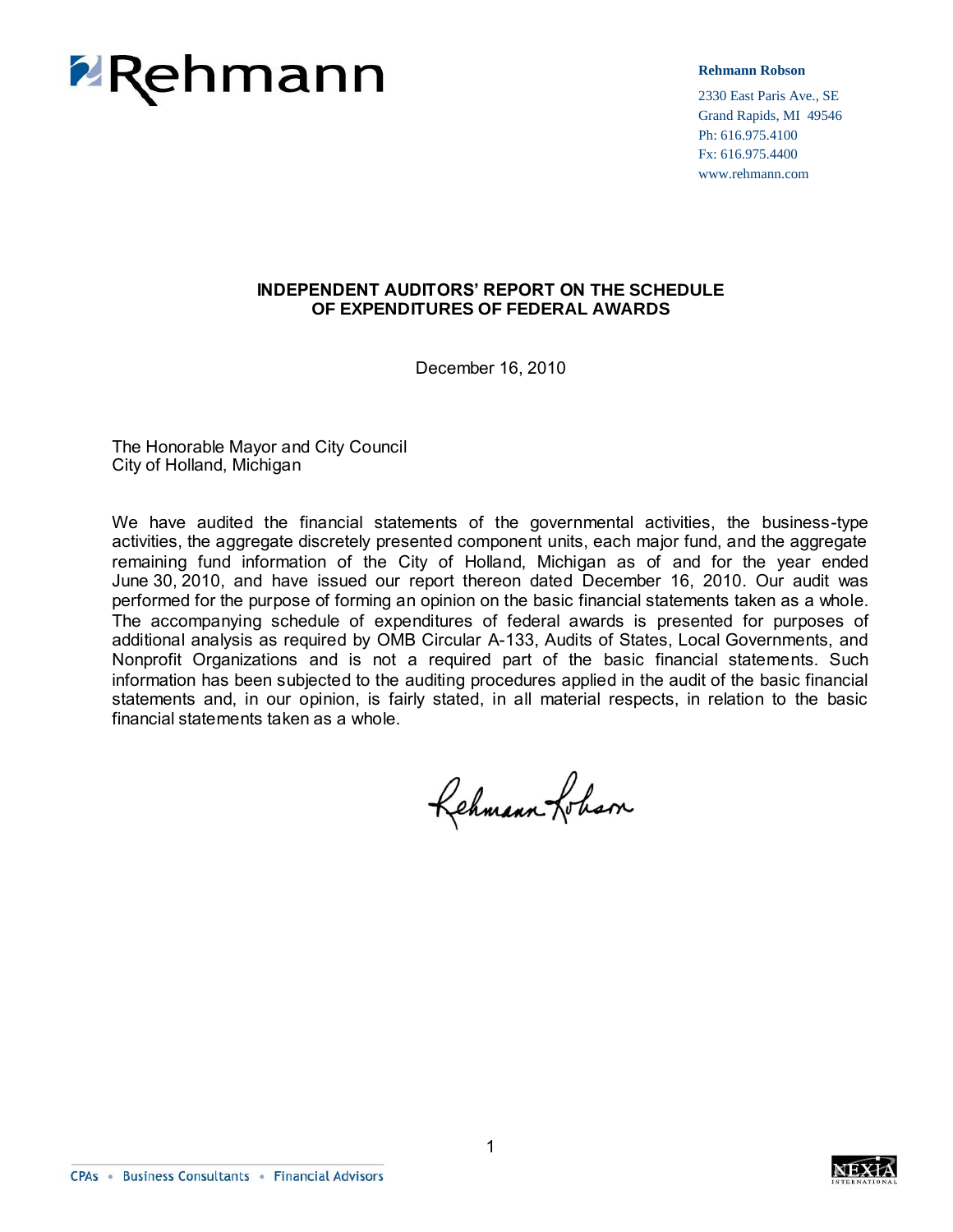#### **SCHEDULE OF EXPENDITURES OF FEDERAL AWARDS**

#### **FOR THE YEAR ENDED JUNE 30, 2010**

|                                                                   | <b>CFDA</b>   | <b>AGENCY OR PASS-</b> | <b>AWARD</b>  | <b>FEDERAL</b>      |
|-------------------------------------------------------------------|---------------|------------------------|---------------|---------------------|
| FEDERAL GRANTOR/PASS-THROUGH GRANTOR/PROGRAM TITLE                | <b>NUMBER</b> | THROUGH NUMBER         | <b>AMOUNT</b> | <b>EXPENDITURES</b> |
| <b>U.S. Department of Agriculture</b>                             |               |                        |               |                     |
| Passed-through the Michigan Department of Community Health:       |               |                        |               |                     |
| WIC Farmers' Market Nutrition Program:                            |               |                        |               |                     |
| <b>Project Fresh Agreement</b>                                    | 10.572        | MM#4454                | \$<br>18,414  | \$<br>18,414        |
| <b>Total U.S. Department of Agriculture</b>                       |               |                        |               | 18,414              |
|                                                                   |               |                        |               |                     |
| U.S. Department of Housing and Urban Development                  |               |                        |               |                     |
| Direct funding:                                                   |               |                        |               |                     |
| Community Development Block Grants - Entitlement Grants Cluster:  |               |                        |               |                     |
| Entitlement XXVI                                                  | 14.218        | B-09-MC-26-0036        | 433,762       | 369,420             |
| Entitlement XXV                                                   | 14.218        | B-08-MC-26-0036        | 385,467       | 16,582              |
| Entitlement XXIV                                                  | 14.218        | B-07-MC-26-0036        | 351,859       | 5,633               |
| ARRA - CDBG-R Recovery 2009                                       | 14.253        | B-09-MY-26-0036        | 91,835        | 17,663              |
| Total direct funding                                              |               |                        |               | 409,298             |
| Passed-through the Michigan State Housing Development Authority:  |               |                        |               |                     |
| Community Development Block Grants - State's Program:             |               |                        |               |                     |
| Neighborhood Stabilization Program - NSP                          | 14.228        | NSP-2009-0300-CFR      | 404,000       | 109,079             |
| Home Investment Partnership Program:                              |               |                        |               |                     |
| Rental Rehab/Homebuyer                                            | 14.239        | M-2006-0030            | 173,792       | 54.993              |
| Total passed-through Michigan State Housing Development Authority |               |                        |               | 164,072             |
| Total U.S. Department of Housing and Urban Development            |               |                        |               | 573,370             |
|                                                                   |               |                        |               |                     |
| <b>U.S. Department of Justice</b>                                 |               |                        |               |                     |
| Direct funding:                                                   |               |                        |               |                     |
| ARRA - Edward Byrne Memorial Justice Assistance Grant             | 16.804        | 2009-SB-B9-1527        | 69,478        | 19,959              |
| <b>Bulletproof Vest Partnership Program</b>                       | 16.607        | 2006B Grant            | 5,025         | 421                 |
| <b>Bulletproof Vest Partnership Program</b>                       | 16.607        | 2008 Grant             | 6,291         | 2,399               |
| Total direct funding                                              |               |                        |               | 22,779              |
|                                                                   |               |                        |               |                     |
| Passed-through the Michigan Department of Management and Budget:  |               |                        |               |                     |
| Edward Byrne Memorial Formula Grant Program:                      |               |                        |               |                     |
| ADAA/WEMET XXIII Grant (10/09-9/10)                               | 16.579        | 70834-2-10-B           | 112,929       | 90,630              |
| <b>HIDTA Grant</b>                                                | 16.579        | n/a                    | 45,000        | 2,127               |
| Total passed-through Michigan Department of Management and Budget |               |                        |               | 92,757              |
|                                                                   |               |                        |               |                     |
| Passed-through Grand Valley State University:                     |               |                        |               |                     |
| Anti-Gang Initiative                                              |               |                        |               |                     |
| Project Safe Neighborhood Grant (1/08-8/10)                       | 16.744        | 2007-PG-BX-0009        | 30,000        | 10,698              |
| <b>Total U.S. Department of Justice</b>                           |               |                        |               | 126,234             |
|                                                                   |               |                        |               |                     |
| U.S. Department of Transportation                                 |               |                        |               |                     |
| Direct funding:                                                   |               |                        |               |                     |
| Federal Transit Formula Grants:                                   |               |                        |               |                     |
| Section 5307 prior year (capital grant)                           | 20.507        | M-90-X561              | 25,000        | 10,494              |
| Section 5307 prior year (capital grant)                           | 20.507        | M-90-X504              | 773,683       | 49,014<br>376       |
| Section 5307 prior year (capital grant)<br>Total direct funding   | 20.507        | M-03-0236              | 1,554,303     | 59.884              |
|                                                                   |               |                        |               |                     |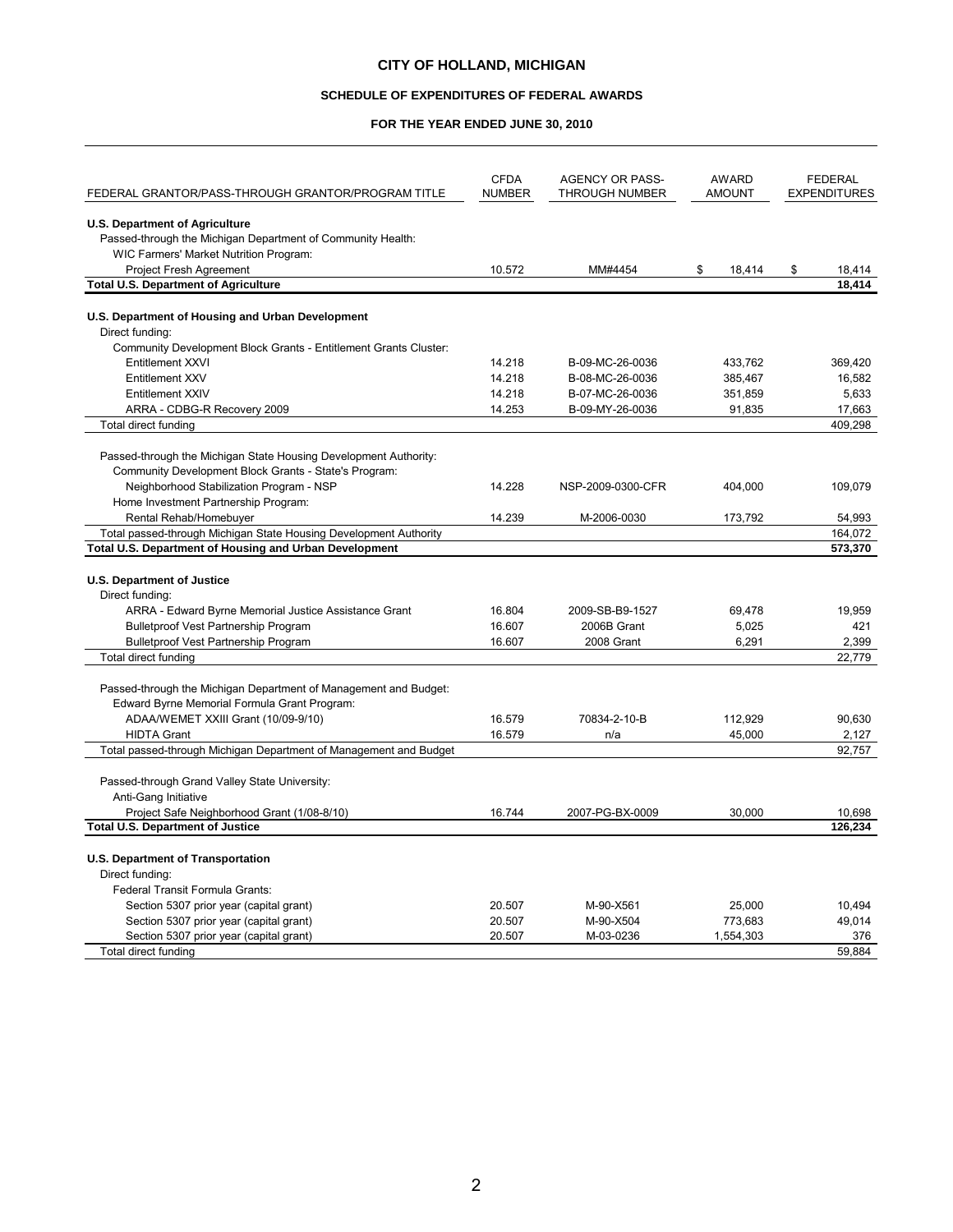#### **SCHEDULE OF EXPENDITURES OF FEDERAL AWARDS (CONCLUDED)**

#### **FOR THE YEAR ENDED JUNE 30, 2010**

| FEDERAL GRANTOR/PASS-THROUGH GRANTOR/PROGRAM TITLE                      | <b>CFDA</b><br><b>NUMBER</b> | <b>AGENCY OR PASS-</b><br>THROUGH NUMBER | AWARD<br><b>AMOUNT</b> | <b>FEDERAL</b><br><b>EXPENDITURES</b> |
|-------------------------------------------------------------------------|------------------------------|------------------------------------------|------------------------|---------------------------------------|
| <b>U.S. Department of Transportation</b>                                |                              |                                          |                        |                                       |
| Passed-through the Michigan Department of State Police,                 |                              |                                          |                        |                                       |
| Office of Highway Safety Planning:                                      |                              |                                          |                        |                                       |
| State and Community Highway Safety:                                     |                              |                                          |                        |                                       |
| Safe Communities (10/08-9/09)                                           | 20.600                       | PT-09-02                                 | \$<br>190.711          | \$<br>67.401                          |
| Electronic Crash, Capture and Submission (11/08-9/09)                   | 20.600                       | TR-09-06                                 | 73.500                 | 66.159                                |
| Safe Communities (10/09 - 9/10)                                         | 20.600                       | PT-10-16                                 | 167.971                | 122.963                               |
| Passed-through Ottawa County Sheriff's Department                       |                              |                                          |                        |                                       |
| State and Community Highway Safety:                                     |                              |                                          |                        |                                       |
| Safe Communities (10/08 - 9/09)                                         | 20.600                       | PT-09-17                                 | 13.956                 | 4,121                                 |
| Underage Drinking (10/09 - 9/10)                                        | 20.600                       | $JJ-10-11$                               | 14.167                 | 3,356                                 |
| Total State and Community Highway Safety                                |                              |                                          |                        | 264,000                               |
|                                                                         |                              |                                          |                        |                                       |
| Passed-through Michigan Department of Transportation                    |                              |                                          |                        |                                       |
| Highway Construction and Planning:                                      | 20.205                       | 09-5593                                  | n/a                    | 43.947                                |
| <b>Total U.S. Department of Transportation</b>                          |                              |                                          |                        | 367,831                               |
| U.S. Department of Homeland Security                                    |                              |                                          |                        |                                       |
| Direct funding:                                                         |                              |                                          |                        |                                       |
| Assistance to Firefighters Grant:                                       |                              |                                          |                        |                                       |
| Fire Personal Protective Equipment (1/09 - 1/10)                        | 97.044                       | EMW-2008-FO-05802                        | 111,681                | 41,439                                |
| Homeland Security Grant Program:                                        |                              |                                          |                        |                                       |
| Urban Area Security Training                                            | 97.067                       | 2007-GE-T7-0029                          | 5.000                  | 5.000                                 |
| Hazardous Materials Training                                            | 97.067                       | n/a                                      | 402                    | 402                                   |
| Total direct funding                                                    |                              |                                          |                        | 46,841                                |
| Passed-through Michigan State Police:                                   |                              |                                          |                        |                                       |
|                                                                         |                              |                                          |                        |                                       |
| Disaster Grants - Public Assistance (Presidentially Declared Disasters) | 97.036                       | n/a                                      | n/a                    | 34,456                                |
| Total U.S. Department of Homeland Security                              |                              |                                          |                        | 81,297                                |
| <b>Total Expenditures of Federal Awards</b>                             |                              |                                          |                        | \$<br>1,167,146                       |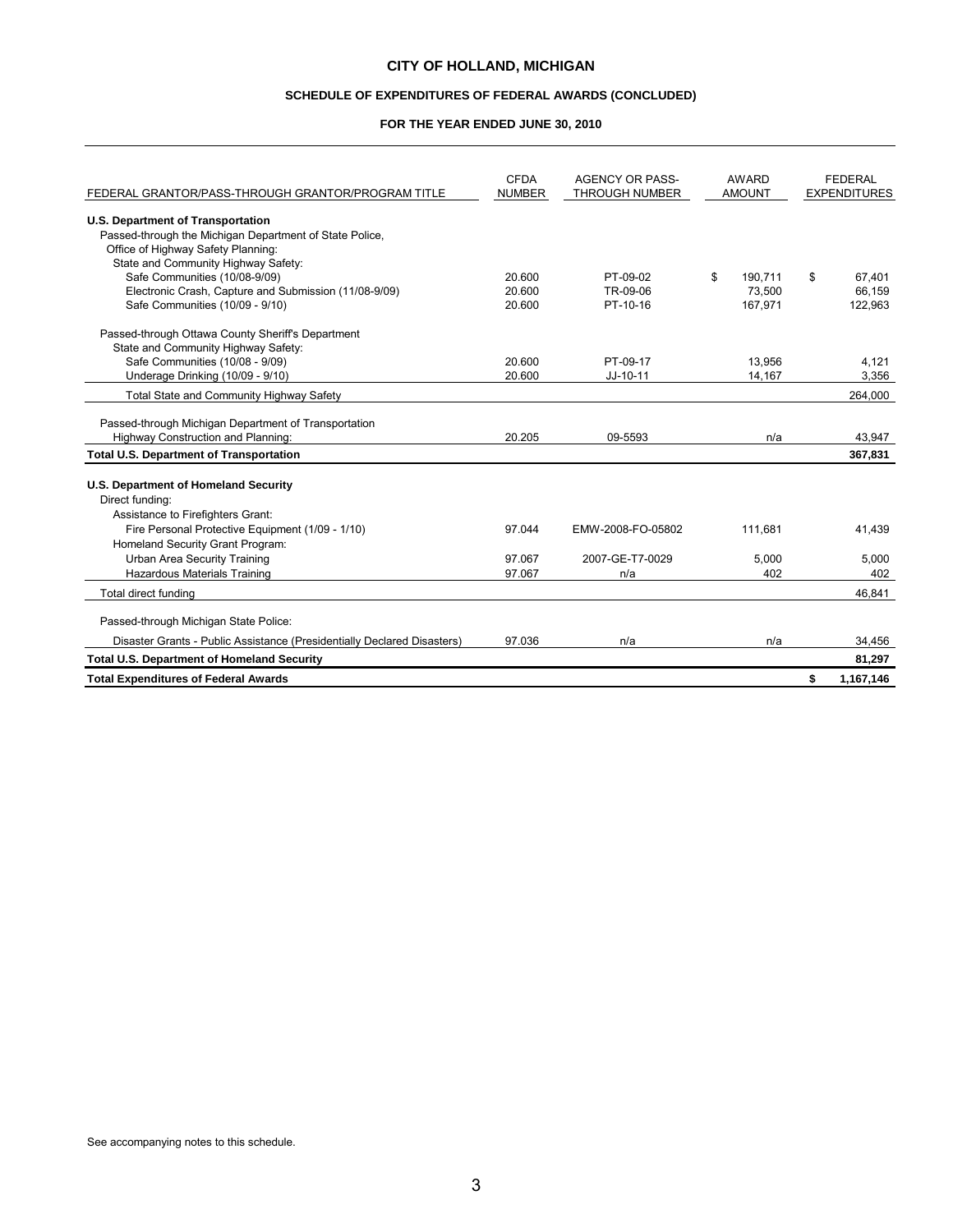

#### **Rehmann Robson**

2330 East Paris Ave., SE Grand Rapids, MI 49546 Ph: 616.975.4100 Fx: 616.975.4400 www.rehmann.com

#### **INDEPENDENT AUDITORS' REPORT ON INTERNAL CONTROL OVER FINANCIAL REPORTING AND ON COMPLIANCE AND OTHER MATTERS BASED ON AN AUDIT OF FINANCIAL STATEMENTS PERFORMED IN ACCORDANCE WITH** *GOVERNMENT AUDITING STANDARDS*

December 16, 2010

The Honorable Mayor and City Council City of Holland, Michigan

We have audited the financial statements of the governmental activities, the business-type activities, the aggregate discretely presented component units, each major fund, and the aggregate remaining fund information of the City of Holland, Michigan, as of and for the year ended June 30, 2010, which collectively comprise the City of Holland, Michigan's basic financial statements and have issued our report thereon dated December 16, 2010. We conducted our audit in accordance with auditing standards generally accepted in the United States of America and the standards applicable to financial audits contained in *Government Auditing Standards*, issued by the Comptroller General of the United States.

#### **Internal Control Over Financial Reporting**

In planning and performing our audit, we considered the City of Holland, Michigan's internal control over financial reporting as a basis for designing our auditing procedures for the purpose of expressing our opinions on the financial statements, but not for the purpose of expressing an opinion on the effectiveness of the City of Holland, Michigan's internal control over financial reporting. Accordingly, we do not express an opinion on the effectiveness of the City of Holland, Michigan's internal control over financial reporting.

A *deficiency in internal control* exists when the design or operation of a control does not allow management or employees, in the normal course of performing their assigned functions, to prevent, or detect and correct misstatements on a timely basis. A *material weakness* is a deficiency, or a combination of deficiencies, in internal control such that there is a reasonable possibility that a material misstatement of the entity's financial statements will not be prevented, or detected and corrected on a timely basis.

Our consideration of internal control over financial reporting was for the limited purpose described in the first paragraph of this section and was not designed to identify all deficiencies in internal control over financial reporting that might be deficiencies, significant deficiencies or material weaknesses. We did not identify any deficiencies in internal control over financial reporting that we consider to be material weaknesses, as defined above.

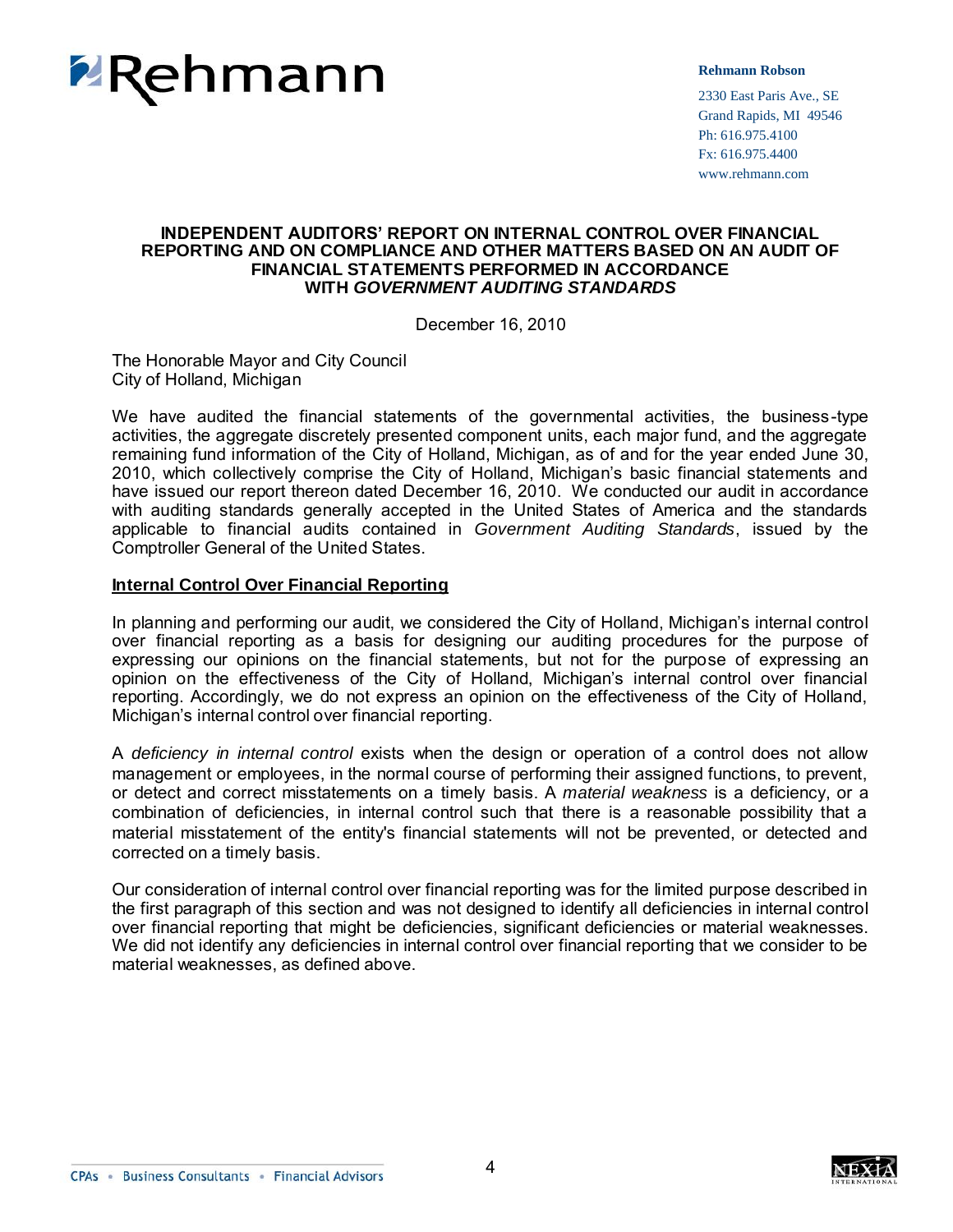#### **Compliance and Other Matters**

As part of obtaining reasonable assurance about whether the City of Holland, Michigan's financial statements are free of material misstatement, we performed tests of its compliance with certain provisions of laws, regulations, contracts and grant agreements, noncompliance with which could have a direct and material effect on the determination of financial statement amounts. However, providing an opinion on compliance with those provisions was not an objective of our audit and, accordingly, we do not express such an opinion. The results of our tests disclosed no instances of noncompliance or other matters that are required to be reported under *Government Auditing Standards*.

We noted certain matters that we reported to management of the City of Holland, Michigan in a separate letter dated December 16, 2010.

This report is intended solely for the information and use of City Council, management, federal awarding agencies and pass-through entities, and is not intended to be and should not be used by anyone other than these specified parties.

Rehmann Loham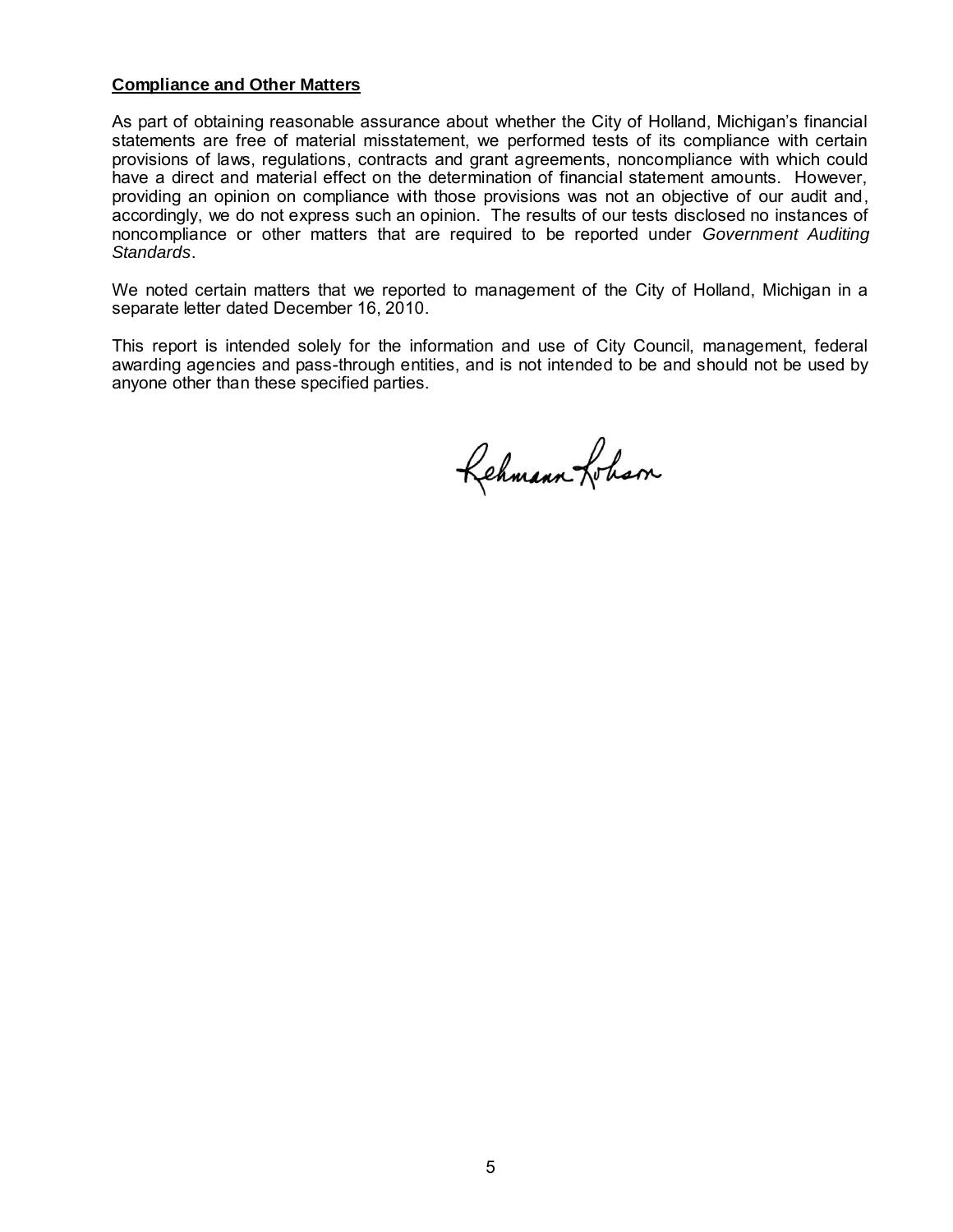

#### **Rehmann Robson**

2330 East Paris Ave., SE Grand Rapids, MI 49546 Ph: 616.975.4100 Fx: 616.975.4400 www.rehmann.com

### **INDEPENDENT AUDITORS' REPORT ON COMPLIANCE WITH REQUIREMENTS THAT COULD HAVE A DIRECT AND MATERIAL EFFECT ON EACH MAJOR PROGRAM AND OUR INTERNAL CONTROL OVER COMPLIANCE IN ACCORDANCE WITH OMB CIRCULAR A-133**

December 16, 2010

The Honorable Mayor and City Council City of Holland, Michigan

#### **Compliance**

We have audited the compliance of the City of Holland, Michigan with the types of compliance requirements described in the *U.S. Office of Management and Budget (OMB) Circular A-133 Compliance Supplement* that could have a direct and material effect on each of its major federal programs for the year ended June 30, 2010. The City of Holland, Michigan's major federal programs are identified in the summary of auditors' results section of the accompanying schedule of findings and questioned costs. Compliance with the requirements of laws, regulations, contracts and grants applicable to each of its major federal programs is the responsibility of the City of Holland, Michigan's management. Our responsibility is to express an opinion on the City of Holland, Michigan's compliance based on our audit.

We conducted our audit of compliance in accordance with auditing standards generally accepted in the United States of America; the standards applicable to financial audits contained in *Government Auditing Standards*, issued by the Comptroller General of the United States; and OMB Circular A-133, *Audits of States, Local Governments, and Non-Profit Organizations*. Those standards and OMB Circular A-133 require that we plan and perform the audit to obtain reasonable assurance about whether noncompliance with the types of compliance requirements referred to above that could have a direct and material effect on a major federal program occurred. An audit includes examining, on a test basis, evidence about the City of Holland, Michigan's compliance with those requirements and performing such other procedures as we considered necessary in the circumstances. We believe that our audit provides a reasonable basis for our opinion. Our audit does not provide a legal determination on the City of Holland, Michigan's compliance with those requirements.

In our opinion, the City of Holland, Michigan complied, in all material respects, with the requirements referred to above that could have a direct and material effect on each of its major federal programs for the year ended June 30, 2010.

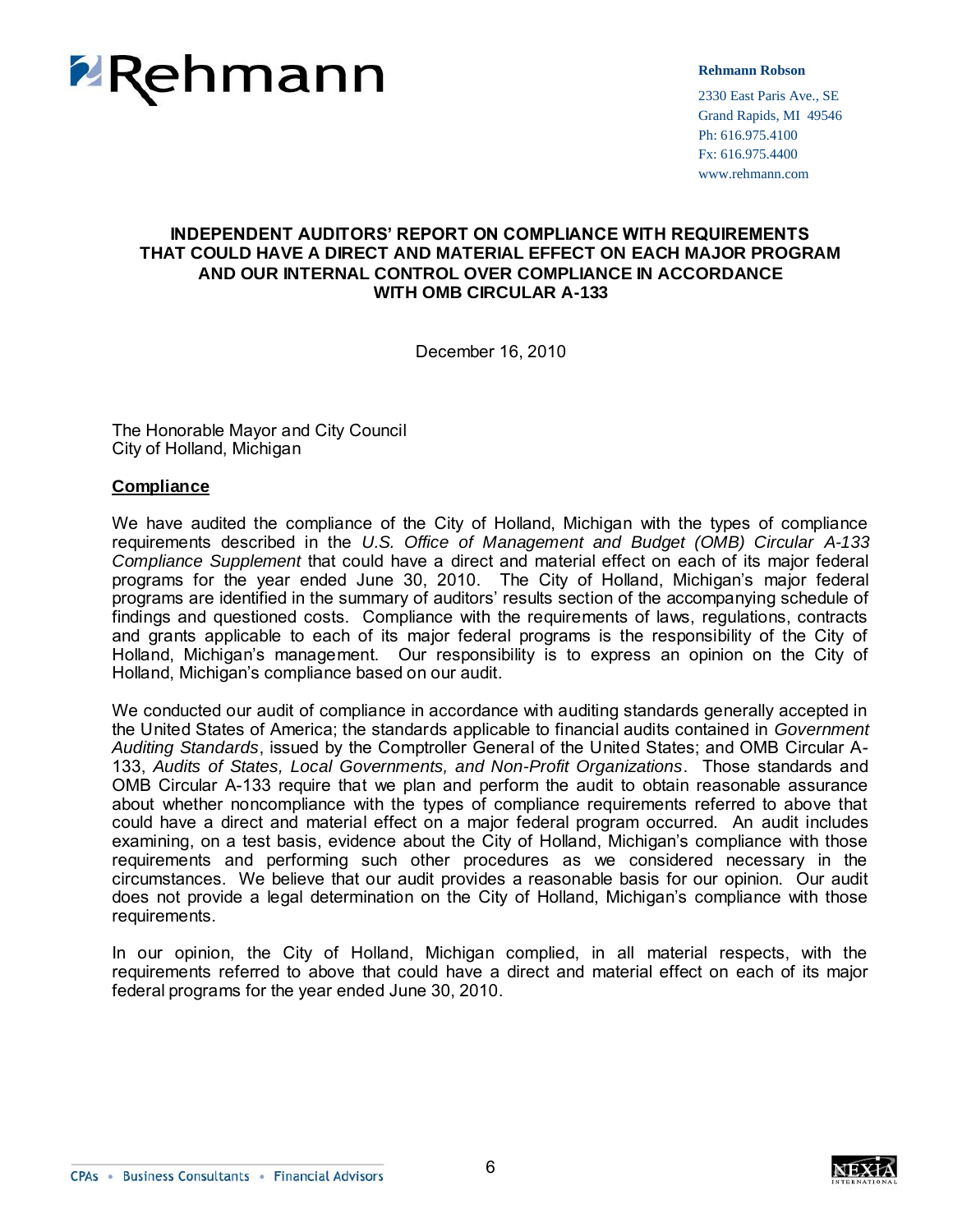#### **Internal Control Over Compliance**

Management of the City of Holland, Michigan is responsible for establishing and maintaining effective internal control over compliance with requirements of laws, regulations, contracts and grants applicable to federal programs. In planning and performing our audit, we considered the City of Holland, Michigan's internal control over compliance with requirements that could have a direct and material effect on a major federal program in order to determine our auditing procedures for the purpose of expressing our opinion on compliance and to test and report on internal control over compliance in accordance with OMB Circular A-133, but not for the purpose of expressing an opinion on the effectiveness of internal control over compliance. Accordingly, we do not express an opinion on the effectiveness of the entity's internal control over compliance.

A *deficiency in internal control over compliance* exists when the design or operation of a control over compliance does not allow management or employees, in the normal course of performing their assigned functions, to prevent, or detect and correct, noncompliance with a type of compliance requirement of a federal program on a timely basis. A *material weakness in internal control over compliance* is a deficiency, or combination of deficiencies, in internal control over compliance, such that there is a reasonable possibility that material noncompliance with a type of compliance requirement of a federal program will not be prevented, or detected and corrected, on a timely basis.

Our consideration of internal control over compliance was for the limited purpose described in the first paragraph of this section and was not designed to identify all deficiencies in internal control over compliance that might be deficiencies, significant deficiencies or material weaknesses. We did not identify any deficiencies in internal control over compliance that we consider to be material weaknesses, as defined above.

This report is intended solely for the information and use of City Council, management, federal awarding agencies and pass-through entities and is not intended to be and should not be used by anyone other than these specified parties.

Rehmann-Poham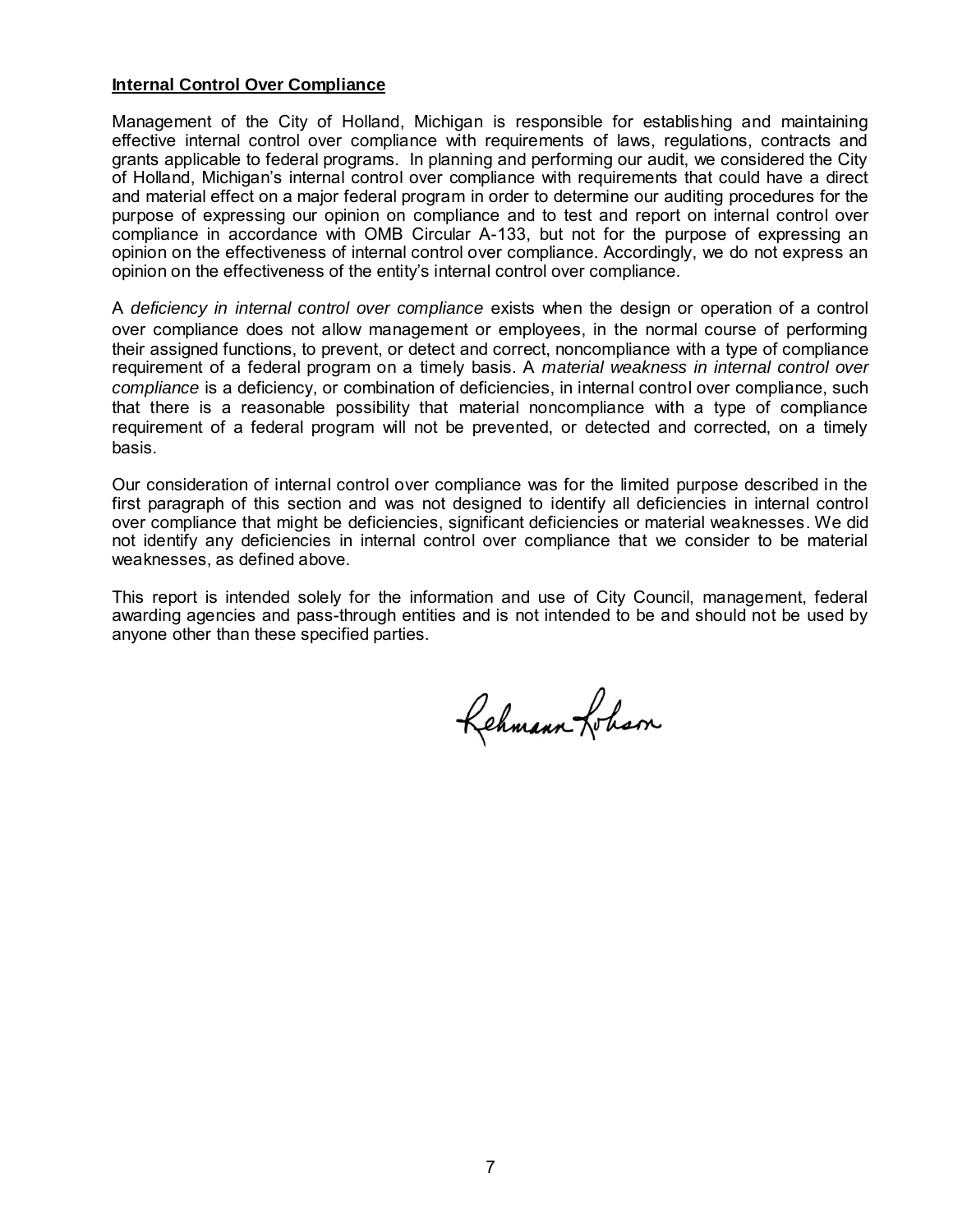## **NOTES TO SCHEDULE OF EXPENDITURES OF FEDERAL AWARDS**

### **FOR THE YEAR ENDED JUNE 30, 2010**

### **1. BASIS OF PRESENTATION**

The accompanying Schedule of Expenditures of Federal Awards presents the activity of all federal awards programs of the City of Holland, Michigan (the "City"). Federal awards received directly from federal agencies, as well as federal awards passed through other government agencies, are included on this schedule.

The information in this schedule is presented in accordance with the requirements of OMB Circular A-133, *Audits of States, Local Governments, and Non-Profit Organizations*. Therefore, some amounts presented in this schedule may differ from amounts presented in, or used in the preparation of, the basic financial statements.

The City of Holland, Michigan reporting entity is defined in Note I of the City's basic financial statements.

### **2. SUBRECIPIENT**

Effective July 1, 2007, the Macatawa Area Express Transportation Authority (the "Authority") became an independent entity and is no longer a department of the City. All federal funds received by the City on behalf of the Authority were immediately passed through to the Authority upon receipt. The City passed-through Federal Transit Formula Grants from the U.S. Department of Transportation, Catalog of Domestic Federal Awards (CFDA) number 20.507 in the amount of \$59,884 to the Authority during the year ended June 30, 2010.

## **3. OTHER FEDERAL GRANTS EXPENDED**

The City also expended federal funds that were passed-through and administered by the Michigan Department of Transportation (MDOT). These pass-through monies, which will be included in the State of Michigan's single audit, are as follows:

|                                                                | CFDA          | CONTRACT                 | <b>AMOUNT</b>   |
|----------------------------------------------------------------|---------------|--------------------------|-----------------|
| <b>PROJECT NAME</b>                                            | <b>NUMBER</b> | <b>NUMBER</b>            | <b>EXPENDED</b> |
| $7th$ St. Resurfacing, River to Lincoln                        | 20.106        | 09-5134 Fed Item HH5866  | \$474,280       |
| 7 <sup>th</sup> /9 <sup>th</sup> St.; Columbia Traffic Signals | 20.106        | 08-5290 Fed Item RR6461  | 23.901          |
| 40 <sup>th</sup> St., Washington to Lincoln (ARRA)             | 20.106        | 09-5743 Fed Item JJ-3869 | 276.976         |
|                                                                |               |                          | \$775,157       |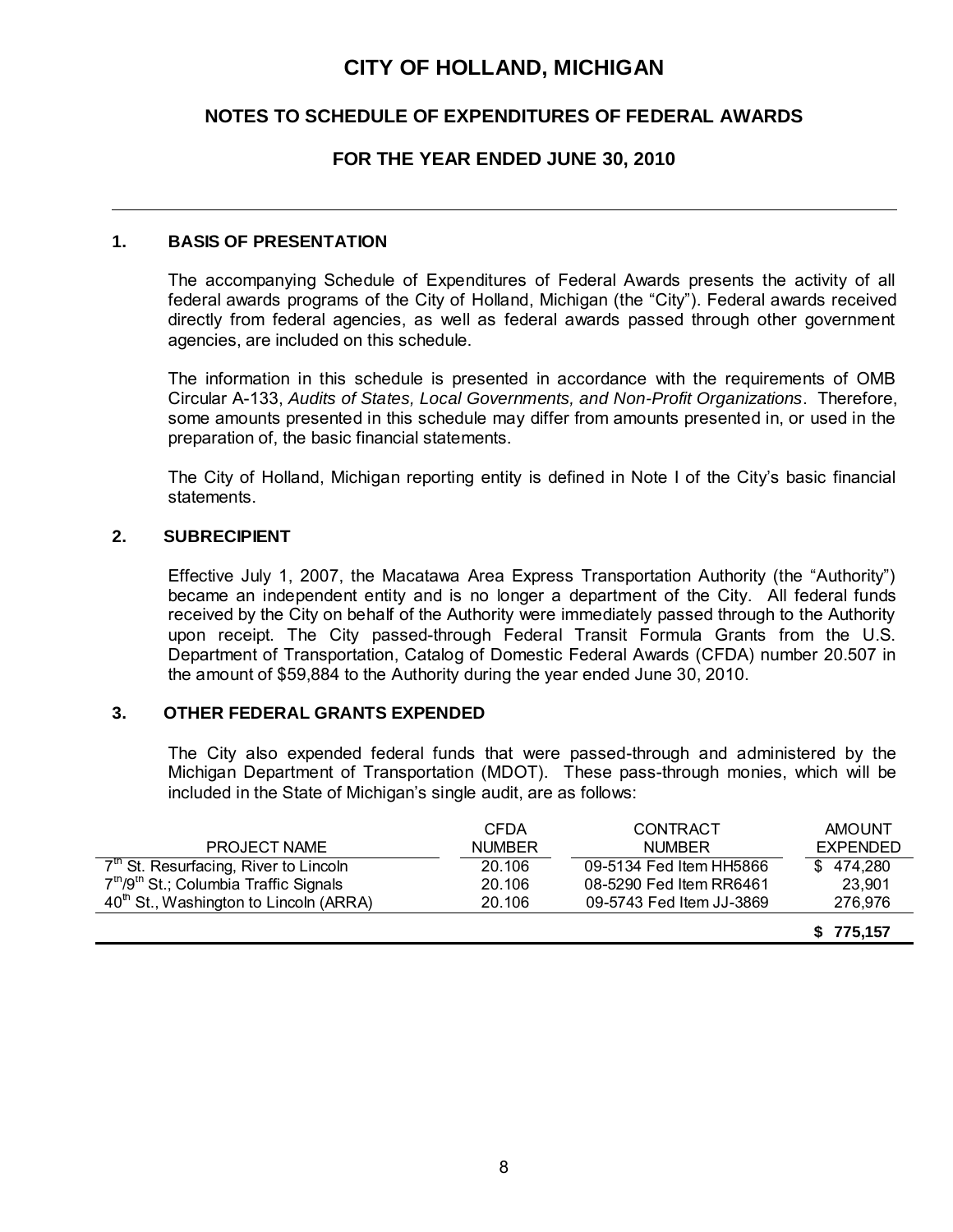## **SCHEDULE OF FINDINGS AND QUESTIONED COSTS**

## **FOR THE YEAR ENDED JUNE 30, 2010**

## **SECTION I – SUMMARY OF AUDITORS' RESULTS**

## **Financial Statements**

| Type of auditors' report issued:                                                                                                                                  | Unqualified                                                                                                                                                                                                                                                                                                                                                                                                                                                |  |  |
|-------------------------------------------------------------------------------------------------------------------------------------------------------------------|------------------------------------------------------------------------------------------------------------------------------------------------------------------------------------------------------------------------------------------------------------------------------------------------------------------------------------------------------------------------------------------------------------------------------------------------------------|--|--|
| Internal controls over financial reporting:<br>Material weakness(es) identified?                                                                                  | $\mathsf{X}$<br>yes<br>no                                                                                                                                                                                                                                                                                                                                                                                                                                  |  |  |
| Significant deficiency(s) identified?                                                                                                                             | $\mathsf{X}$ none reported<br>$\frac{1}{\sqrt{1-\frac{1}{2}}\sqrt{1-\frac{1}{2}}\sqrt{1-\frac{1}{2}}\sqrt{1-\frac{1}{2}}\sqrt{1-\frac{1}{2}}\sqrt{1-\frac{1}{2}}\sqrt{1-\frac{1}{2}}\sqrt{1-\frac{1}{2}}\sqrt{1-\frac{1}{2}}\sqrt{1-\frac{1}{2}}\sqrt{1-\frac{1}{2}}\sqrt{1-\frac{1}{2}}\sqrt{1-\frac{1}{2}}\sqrt{1-\frac{1}{2}}\sqrt{1-\frac{1}{2}}\sqrt{1-\frac{1}{2}}\sqrt{1-\frac{1}{2}}\sqrt{1-\frac{1}{2}}\sqrt{1-\frac{1}{2}}\sqrt{1-\frac$         |  |  |
| Noncompliance material to financial<br>statements noted?                                                                                                          | $\frac{1}{\sqrt{1-\frac{1}{2}}}\cos \frac{1}{2}x$ no                                                                                                                                                                                                                                                                                                                                                                                                       |  |  |
| <b>Federal Awards</b>                                                                                                                                             |                                                                                                                                                                                                                                                                                                                                                                                                                                                            |  |  |
| Internal Control over major programs:<br>Material weakness(es) identified?                                                                                        | $\frac{1}{\sqrt{1-\frac{1}{2}}}\cos \frac{X}{1-\cos \frac{X}{1-\cos \frac{X}{1-\cos \frac{X}{1-\cos \frac{X}{1-\cos \frac{X}{1-\cos \frac{X}{1-\cos \frac{X}{1-\cos \frac{X}{1-\cos \frac{X}{1-\cos \frac{X}{1-\cos \frac{X}{1-\cos \frac{X}{1-\cos \frac{X}{1-\cos \frac{X}{1-\cos \frac{X}{1-\cos \frac{X}{1-\cos \frac{X}{1-\cos \frac{X}{1-\cos \frac{X}{1-\cos \frac{X}{1-\cos \frac{X}{1-\cos \frac{X}{1-\cos \frac{X}{1-\cos \frac{X}{1-\cos \frac$ |  |  |
| Significant deficiency(s) identified?                                                                                                                             | yes X none reported                                                                                                                                                                                                                                                                                                                                                                                                                                        |  |  |
| Type of auditor's report issued on compliance<br>for major programs:                                                                                              | Unqualified                                                                                                                                                                                                                                                                                                                                                                                                                                                |  |  |
| Any audit findings disclosed that are required to be<br>reported in accordance with Circular A-133,<br>Section 510(a)?<br><b>Identification of Major Programs</b> | X no<br>yes                                                                                                                                                                                                                                                                                                                                                                                                                                                |  |  |
| <b>CFDA Number(s)</b>                                                                                                                                             | Name of Federal Program or Cluster                                                                                                                                                                                                                                                                                                                                                                                                                         |  |  |
| 14.218, 14.253                                                                                                                                                    | Community Development Block Grant -<br><b>Entitlement Cluster</b>                                                                                                                                                                                                                                                                                                                                                                                          |  |  |
| Dollar threshold used to distinguish<br>between Type A and Type B programs:                                                                                       | \$300,000                                                                                                                                                                                                                                                                                                                                                                                                                                                  |  |  |
| Auditee qualified as low-risk auditee?                                                                                                                            | X —<br>yes<br>no                                                                                                                                                                                                                                                                                                                                                                                                                                           |  |  |